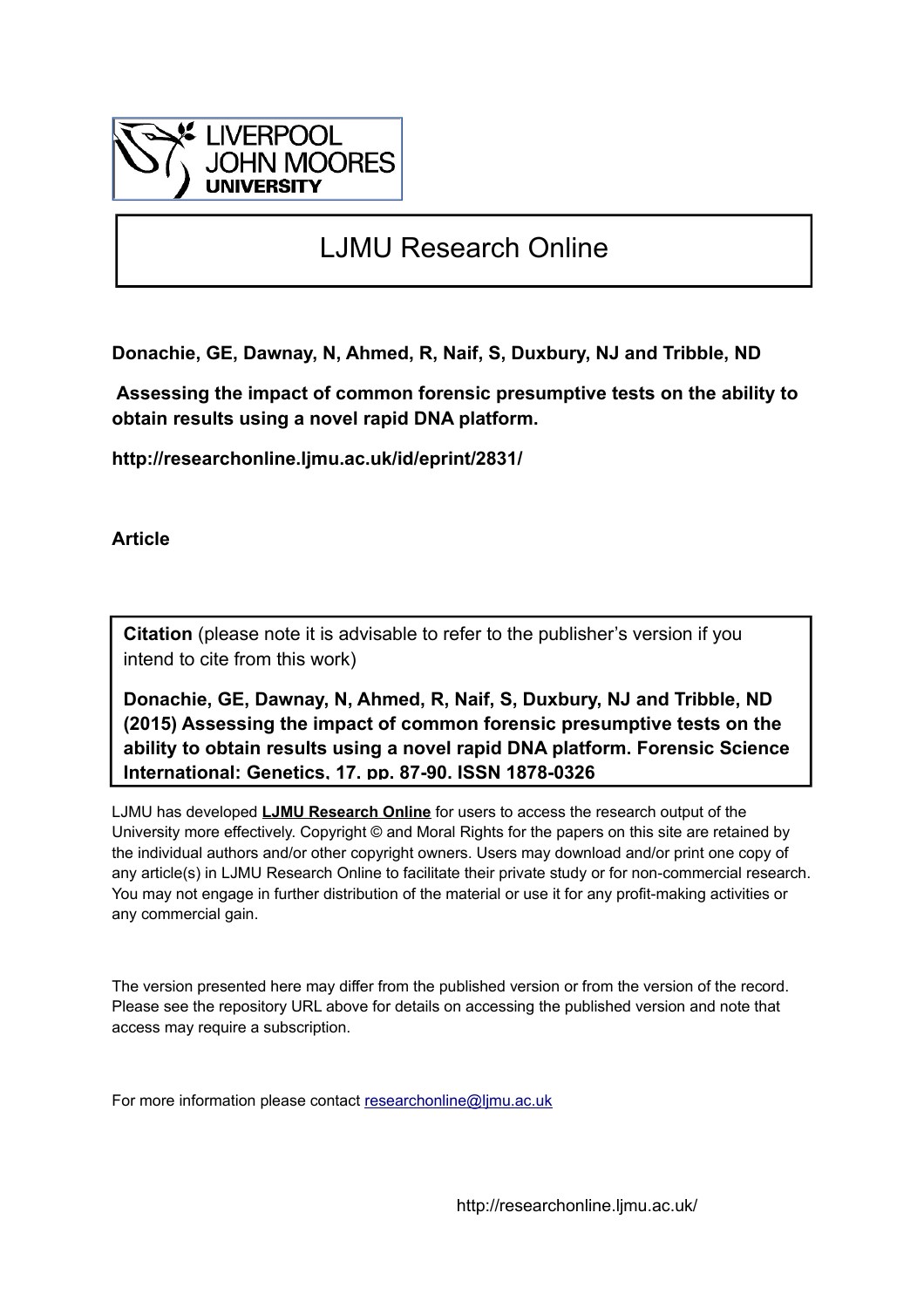Assessing the impact of common forensic presumptive tests on the ability to obtain results using a novel rapid DNA platform

Gillian E. Donachie <sup>a</sup>, Nick Dawnay b,\*, Romana Ahmed b, Sarah Naif b, Nicola J. Duxbury b, Nicholas D. Tribble b

<sup>a</sup> Centre for Forensic Science, University of Strathclyde, Department of Pure and Applied Chemistry, Royal College Building, Glasgow G1 1XW, UK

**b LGC, F5 Culham Science Centre, Abingdon OX14 3ED, UK** 

#### **Abstract**

The rise of DNA evidence to the forefront of forensic science has led to high sample numbers being submitted for profiling by investigators to casework laboratories: bottleneck effects are often seen resulting in slow turnaround times and sample backlog. The ParaDNA® Screening and Intelligence Tests have been designed to guide investigators on the viability of potential sources of DNA allowing them to determine which samples should be sent for full DNA analysis. Both tests are designed to augment the arsenal of available forensic tests for end users and be used concurrently to those commonly available. Therefore, assessing the impact that common forensic tests have on such novel technology is important to measure. The systems were tested against various potential inhibitors to which samples may be exposed as part of the investigative process. Presumptive test agents for biological materials (blood, semen and saliva) and those used as fingerprint enhancement agents were both used. The Screening Test showed a drop in performance following application of aluminium powder and cyanoacrylate (CNA) on fingerprints samples; however this drop in performance was not replicated with high template DNA. No significant effect was observed for any agent using the Intelligence Test. Therefore, both tests stand up well to the chemical agents applied and can be used by investigators with confidence that system performance will be maintained.

Keywords: DNA Screening, Triage, Presumptive Tests, PCR inhibitors, Direct PCR, HyBeacon™ probes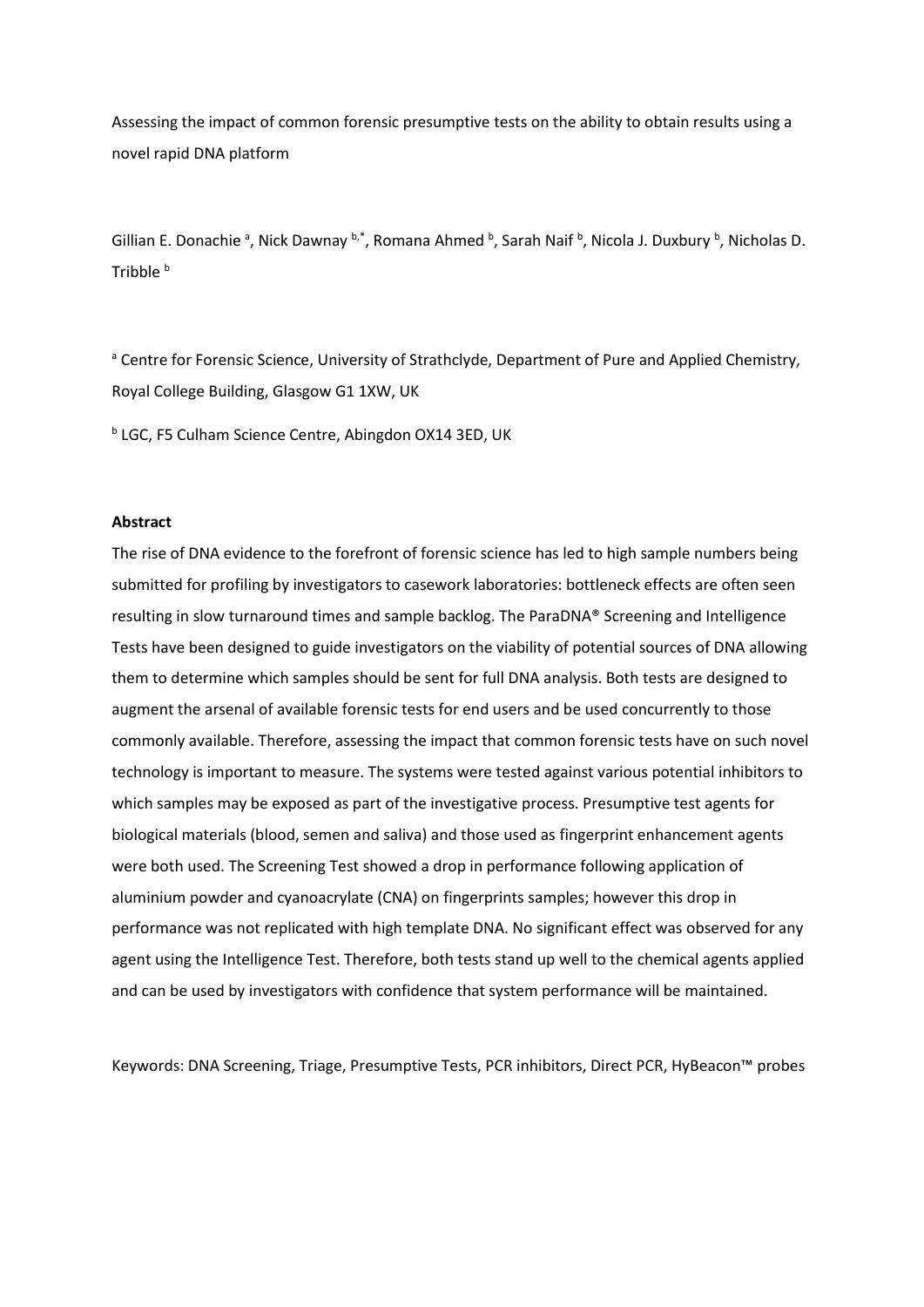### **1. Introduction**

The primary purpose of performing presumptive forensic tests such as body fluid identification and fingerprint enhancement techniques is to identify suspects and/or link suspects to crime scenes for the purpose of supporting/refuting witness testimony. However, a secondary benefit is realised before the evidence even reaches court; performing such tests allows the crime scene investigator or forensic practitioner to prioritise items collected at crime scene for downstream analyses. However, the disadvantage of many presumptive tests is that they show poor specificity to the human biological/chemical target [1,2] while touch DNA items often fail to produce a corresponding STR profile [3,4] due to low amounts of template material available on these items and/or PCR inhibition.

Recently, there have been a number of rapid DNA profiling and detection platforms released that allow the analyses and prioritisation of items by non-expert users outside the traditional laboratory setting [5–9]. The development and release of novel technology into the forensic arena is both carefully controlled and monitored [10]. Efforts in this area generally include a thorough validation of the technology performance parameters [11] and in cases where the technology is not a standalone process, an assessment of how new and existing processes interact. With the advent of rapid DNA systems the latter becomes increasingly important as many novel technologies look to combine existing processes and thereby save time and money. For example, all rapid DNA systems look to combine the three current stand-alone processes of DNA extraction, PCR and STR detection steps [e.g. 5–9]. The move out of the laboratory brings additional risks as samples get processed earlier after collection and the boundaries between forensic processes begin to merge [10].

The ParaDNA System is a non-expert user system comprising a thermocycling instrument with fluorescent detection capabilities, sample collection device and associated chemistry. The chemistry exists in two forms, one for rapid screening and a second for rapid intelligence. The system is designed to improve the efficiency of sample submissions as well as speed up the investigative process as a whole. Given the intended use of the systems by end users is out of the laboratory environment, it becomes necessary to establish whether the use of the system is impacted by existing forensic tests, performed by investigators during examination of exhibits such as presumptive biological tests and fingerprint enhancement techniques. The data presented below assess the impact of treating biological stains and fingerprints with a selection of relevant presumptive tests and fingerprint enhancement agents, then sampling and processing with both Screening and Intelligence Tests.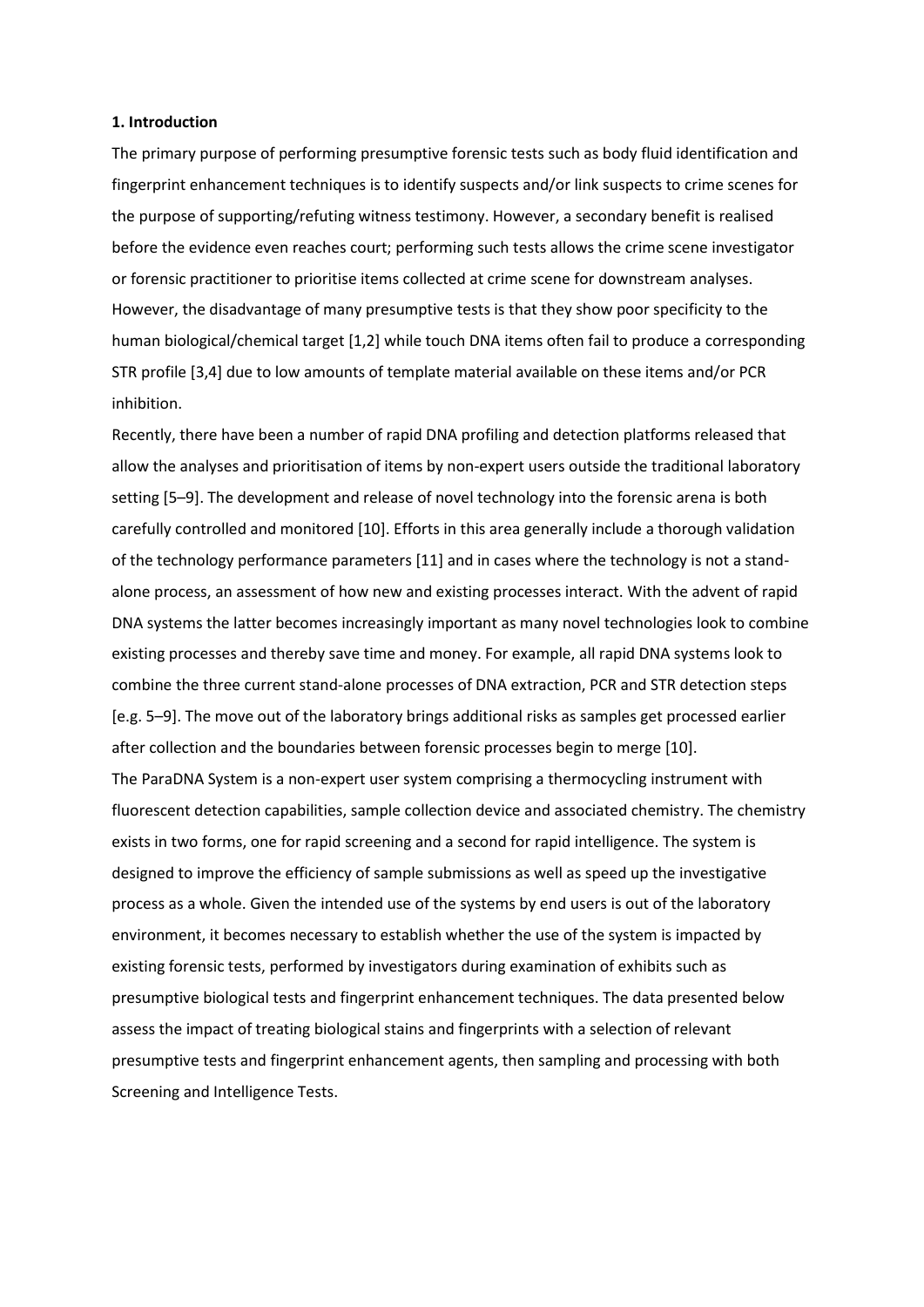#### **2. Materials and method**

The ParaDNA Screening Unit is connected to a laptop computer or the integrated Field Portable Unit with the ParaDNA software necessary to interpret and present results to the user. Both units contain four heads allowing four samples to be run simultaneously and independently; each head uses a thermal block allowing a direct PCR protocol to be carried out within a short time frame (75 min). The Screening Test assesses the quality and relative quantity of DNA detected to provide users with a DNA Detection Score, presented in the form of 0–100% which acts as a presumptive test for the presence of DNA on forensic evidence items. The Intelligence Test provides a five STR locus profile in addition to the amelogenin (gender determining) marker and offers the user the possibility to use this profile to search national and local databases. Both provide their result within seventy-five minutes.

Ten replicate blood samples and semen samples (both10ml) were pipetted separately onto cotton fabric and left to dry overnight before treatment with the relevant test agent. A breakdown of all the tests performed is provided in Figs. 1 a and 2 a. Given the relatively large volumes of reagent used in the presumptive testing, the impact of the process was assessed through the collection of a 'chemical control' sample using the same biological stain and undergoing to same methodological process but using water instead of reagent.

To assess the impact of Phadebas testing, ten replicate saliva samples (100ml) were pipetted onto cotton fabric and left to dry overnight. The stains were then blotted with Phadebas forensic CR paper (Magle Life Sciences). Brown paper was chosen as a chemical control sample to assess the impact of the chemically impregnated Phadebas paper. Both sample types were wetted with 3–4 sprays of deionised water, pressed together firmly using a clear plastic sheet and a weight for application of pressure. Stains were left to react for 45 min then papers removed and allowed to dry. Six replicate fingerprints (as a source of touch DNA) were obtained from donors by application of medium pressure for 5–10 s onto the relevant substrate (glass slides for CAN and aluminium powder treatment and filter paper for ninhydrin treatment) before treatment with the relevant test agent. A breakdown of all the tests performed is provided in Figs. 1b and 2b. Due to the inherent variability in DNA content of fingerprint samples the observed effects were verified by analysing three replicate saliva samples (50ml on glass) which were spiked with each test agent.

All samples described above were prepared in duplicate for use with the ParaDNA Screening Test and also the ParaDNA Intelligence Test. All presumptive tests were noted to have given a positive result before being photographed. After the presumptive testing, all items were left to dry before being sampled by one minute of continuous rubbing using the ParaDNA Sample Collector and being loaded into a reaction plate which was then placed in the ParaDNA Screening Unit. Control samples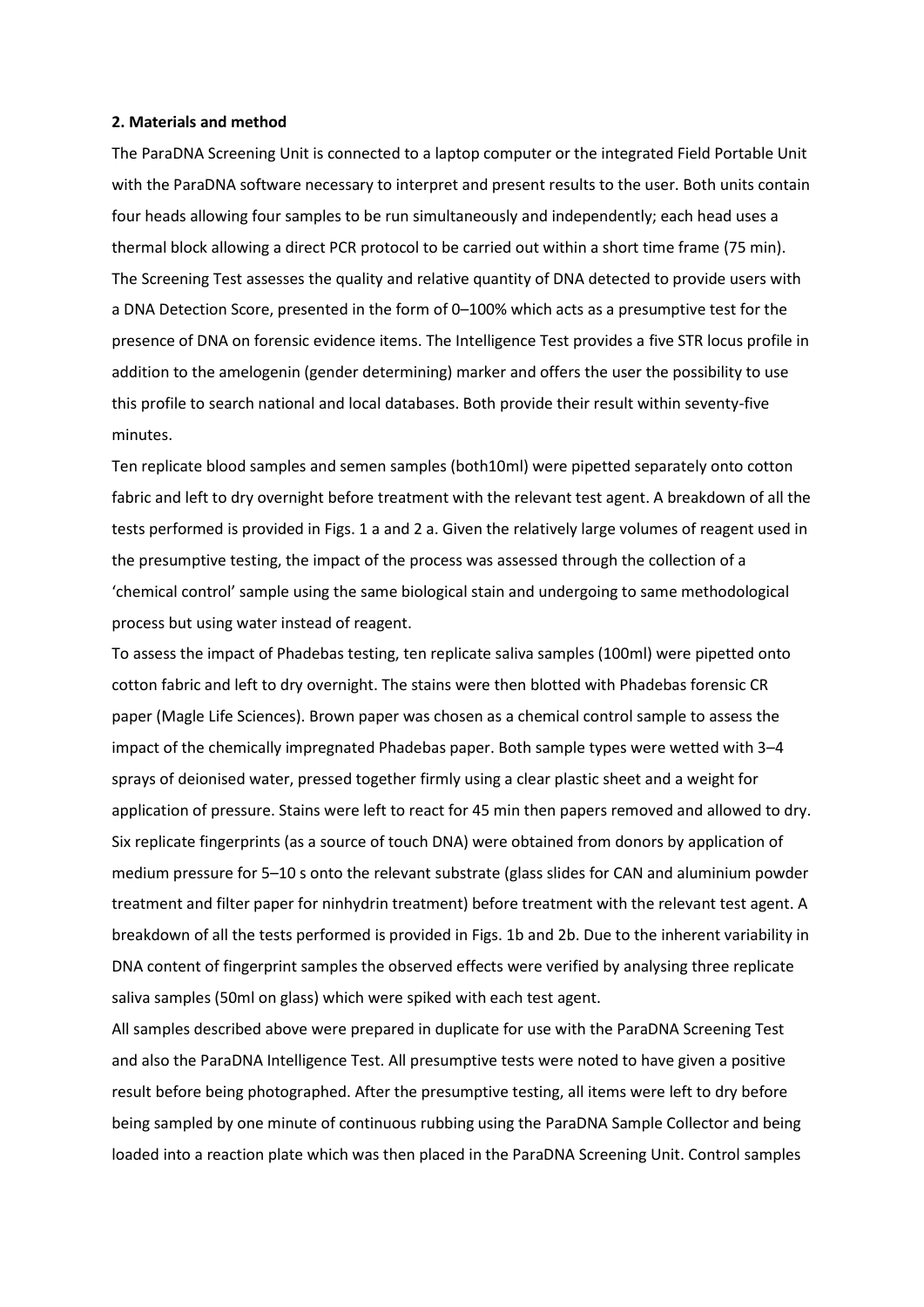that did not undergo presumptive testing consisted of spikes of body fluid on relevant background materials. All biological materials were provided by donors in accordance with the University of Strathclyde and LGC code of ethics. All data was checked for normality before testing for a significant difference between the control sample and the treatment.

# **3. Results and discussion**

The importance of performing a thorough evaluation of the robustness of a novel forensic test is well documented. Often tests form part of a compartmentalised process (e.g. DNA extraction and purification, PCR, quantification, CE analyses) and are commonly assessed/validated independent of the other parts of the method. This is often acceptable, but with the advent of rapid DNA systems that seek to put laboratory based processes into the hands of non-expert users, a careful evaluation is required to assess the impact of running different tests in succession. All presumptive tests for body fluids generated positive results and all fingerprints showed clear ridges and furrows after application of each enhancement agent (data not shown). High DNA Detection Scores were obtained when using the Screening Test for blood, semen and saliva samples and there was no significant difference between the DNA Detection Scores of the untreated control, treated sample and chemical control (Fig. 1a). This suggests the presumptive tests had no impact on the ability of the test to provide a result. For fingerprint samples, no significant difference was observed between the control sample and the ninhydrin treated sample. A significant difference was observed between the control treatment and the aluminium powder ( $p = 0.00$ ) and CNA on glass ( $p = 0.02$ ) (Fig. 1b). It is possible that the difference observed between the control and these treated samples is due to a variable amount of DNA in the initial fingerprint sample rather than an effect of the enhancement agent. This was tested by repeating the enhancement on saliva stains which confirms that the aluminium powder has a negative impact on the DNA Detection Score observed (Fig. 1b), although the low number of replicates (three) prevent any statistical analyses from being performed. Previous data shows that aluminium powder has little impact on the ability to perform DNA typing [12] although the study cited did not use a direct PCR approach as used by the ParaDNA system. The impact of CNA was not observed on the saliva spikes, suggesting the significance seen in the fingerprint samples may be due to a variable amount of template collected from the fingerprints. Approximately 90% of alleles were called when using the ParaDNA Intelligence Test and there was no significant difference observed between control and treated samples for any of the blood, semen or saliva samples (Fig.2a).This suggests the presumptive tests had no impact on the ability of the ParaDNA Intelligence Test to provide a result. There was also no significant difference observed between the control and treated fingerprint samples which was mirrored with tests on the high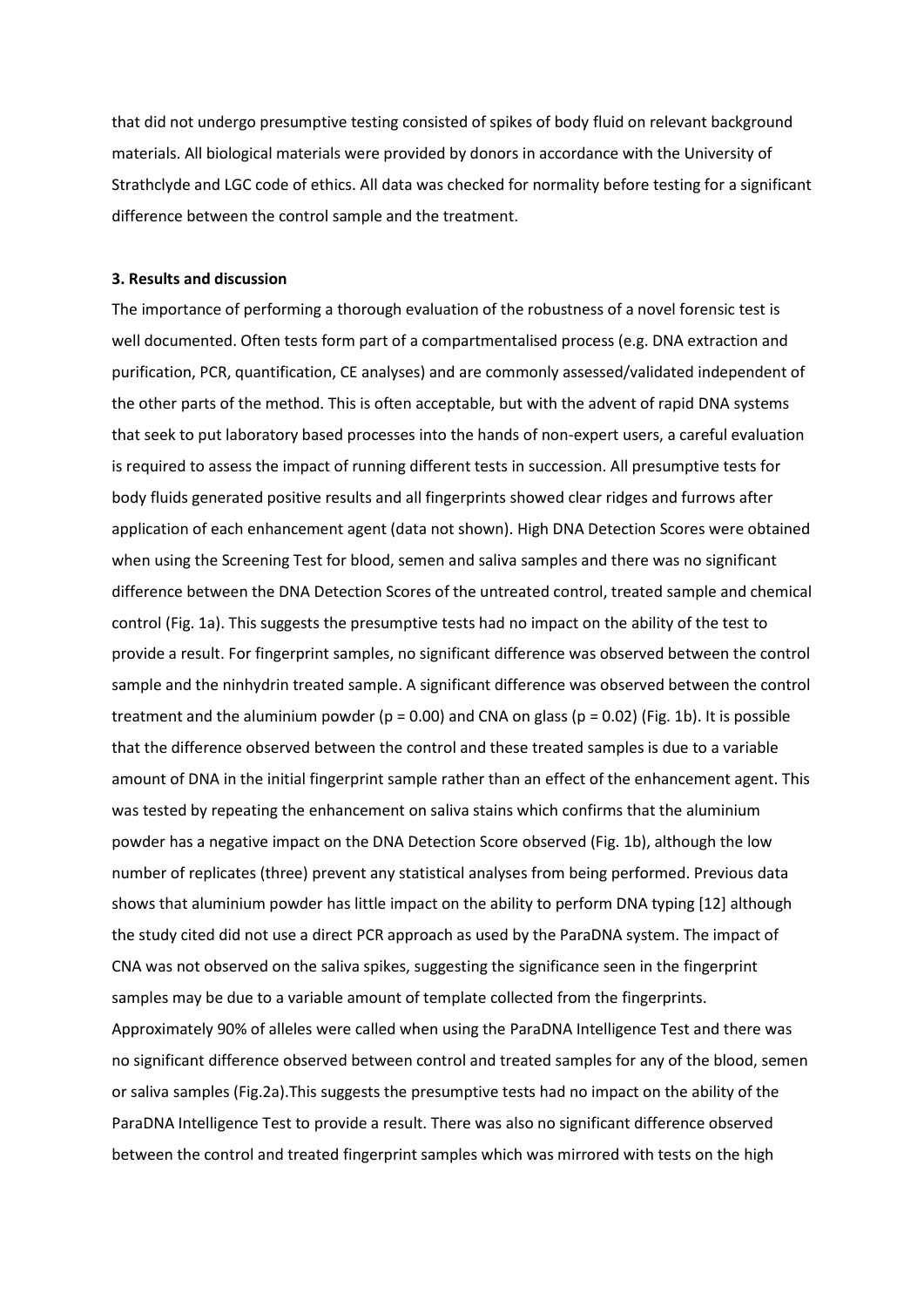template saliva samples (Fig.2b). The impact of aluminium powder seen on the Screening Test was not observed in the intelligence test. It is considered that this is possibly due to the larger volume of enzyme associated with the latter test increasing the test robustness and tolerance to inhibitors. The impact of fluorescent presumptive test agents (luminol and Bluestar® Forensic) was particularly important to assess given the basis of the ParaDNA System is the fluorescent detection of a HyBeacon™ probe. These agents are commonly applied at the crime scene to help identify a potential area for further testing, so would always be applied prior to DNA sampling being carried out. No interference was observed in this study which can largely be explained by examination of the emission spectra of the fluorophores attached to the HyBeacon probes utilised by the system. Fluorescein has an emission range of 485–650 nanometres (nm) peakingat517nm[13]; luminol fromaround350–580 nm peaking at 420 nm[14].Despite some overlap between the two, peak emissions lie distinct from each other thus causing no interference to the operation of the system. Bluestar Forensic is a derivative of luminol and emits blue light so peak emission should fall around 430nm, explaining the lack of interference also observed with this test.

STR profiling success rates are affected by both DNA template amount [3,4] and carry through of inhibitors that can reduce DNA recovery and also prevent PCR [15]. This study did not assess the downstream STR success rate of the mock evidence items although data generated during the development of the ParaDNA technology shows there was no measurable impact in the quantification results between samples that underwent ParaDNA treatment and those that did not [5,7,16]. In these studies, mock evidence items did not undergo any form of presumptive testing; i.e. only the effect of low template was investigated. This would suggest that the success rates observed may be further reduced in samples that have undergone presumptive testing if inhibitors are carried over into the PCR process. Previous studies investigating the impact of presumptive tests on downstream analyses have shown that for some pre-treatments inhibition is not often observed [17,18]. If it is, protocols are developed that remove the inhibitors during the DNA recovery [e.g.19]. There is some evidence to suggest that inhibition has a greater impact on extremely low template samples [20] or is observed as a function of time between presumptive testing and STR profiling [21,22]. Given these observations, the data presented supports the use of ParaDNA technology on high template and medium template samples, which in the context of the present study would include the blood, saliva and semen stains.

Practitioners wanting to use the technology on touch DNA items, such as single finger-prints, may want to consider the success rate of the untreated samples as published in the developmental validation study of both tests [5,7] and also assess the impact of their own in-house practices on any results derived. Further work in this area should look to assess additional pre-treatments.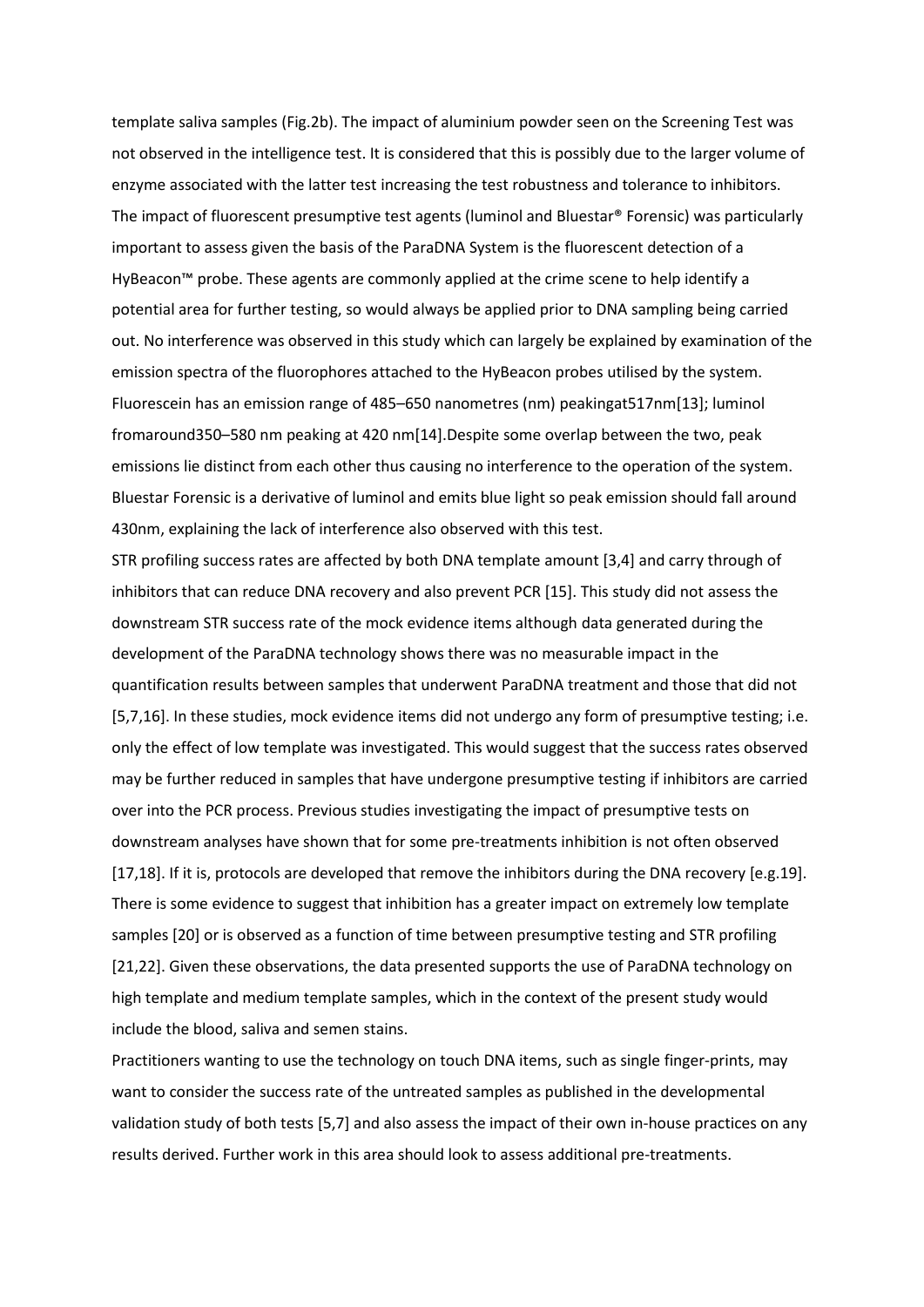# **4. Summary**

The direct PCR approach of the ParaDNA System mean robustness is essential for the assays to effectively perform their function. The ParaDNA Screening and Intelligence Systems appear robust to many common crime scene presumptive tests as neither showed inhibition except for the aluminium powder when used in conjunction with the Screening Test. This data allows crime scene investigators to use existing presumptive tests in confidence that they will not impact the sensitivity or specificity of ParaDNA tests or will allow the crime scene investigator (as in the case of aluminium powder and the ParaDNA Screening Test) to take the decision to either not process the sample or caveat the results in the context of the data presented.

# **Acknowledgements**

This work was supported by both LGC and the University of Strathclyde, special thanks to LGC for all equipment and laboratory space used during the study. Additional thanks to Dr. Nigel Watson for his supervision and to all volunteers who took part.

### **References**

[1] M. Vennemann, G. Scott, L. Curran, F. Bittner, S.S. Tobe, Sensitivity and specificity of presumptive tests for blood, saliva and semen, Forensic Sci. Med. Pathol. 10 (2014) 69–75.

[2] J.H. An, K.J. Shin,W.I. Yang, H.Y. Lee, Body fluid identification in forensics, BMB Rep. 45 (2012) 545–553.

[3] Association of Chief Police Officers (England and Wales), The DNA Good Practice Manual, ACPO, London, 2005.

[4] J.J. Raymond, R.A.H. van Oorschot, P.R. Gunn, S.J. Walse, C. Roux, Trace DNA success rates relating to volume crime offences, Forensic Sci. Int. Genet. 2 (2009) 136–137 Suppl.

[5] N. Dawnay, B. Stafford-Allen, D. Moore, S. Blackman, P. Rendell, E.K. Hanson, J. Ballantyne, B. Kallifatidis, J. Mendel, D.K. Mills, R. Nagy, S. Wells, Developmental validation of the ParaDNA1 Screening System – a presumptive test for the detection of DNA on forensic evidence items, Forensic Sci. Int. Genet. 11 (2014) 73–79.

[6] G. Ball, N. Dawnay, R. Stafford-Allen, M. Panasiuk, P. Rendell, S. Blackman, N. Duxbury, S.Wells, Concordance study between the ParaDNA1 Intelligence Test a Rapid DNA profiling assay, and a conventional STR typing kit (AmpFlSTR® SGM Plus1), Forensic Sci. Int. Genet. 16 (2015) 48–51. [7] S. Blackman, N. Dawnay, G. Ball, B. Stafford-Allen, N. Tribble, P. Rendell, K. Neary, E.K. Hanson, J. Ballantyne, B. Kallifatidis, J. Mendel, D.K. Mills, S. Wells, Developmental validation of the ParaDNA1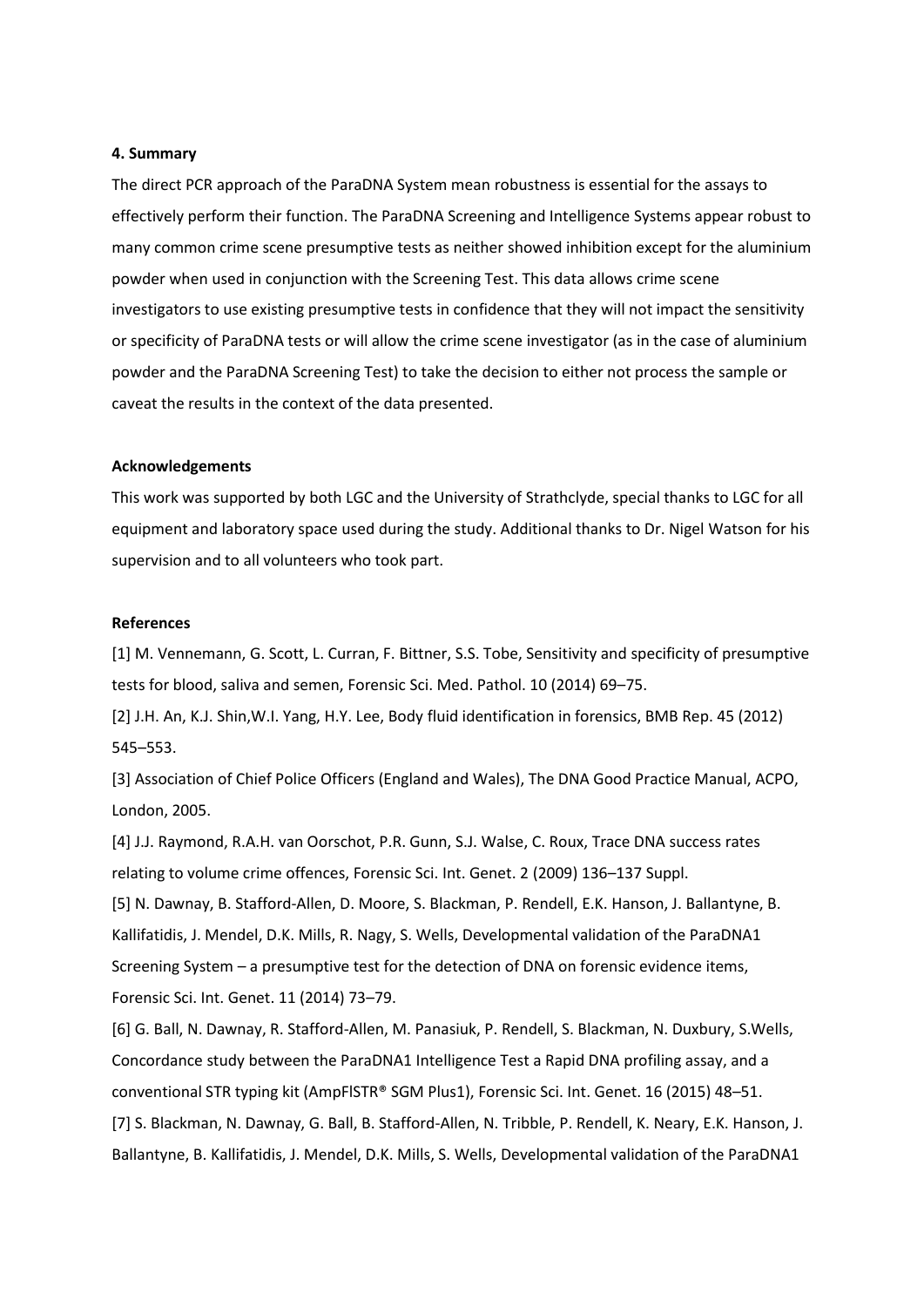Intelligence System – a novel approach to DNA profiling, Forensic Sci. Int. Genet. (2015) submitted for publication.

[8] L.K. Hennessy, H. Franklin, Y. Li, J. Buscaino, K. Chear, J. Gass, N. Mehendale, S. Williams, S. Jovanovich, D. Harris, K. Elliott, W. Nielsen, Developmental validation studies on the RapidHIT™ human DNA identification system, For. Sci. Int. Genet. 4 (2013) e7–e8 Suppl. Series.

[9] E. Tan, R.S. Turingan, C. Hogan, S. Vasantgadkar, L. Palombo, J.W. Schumm, R.F. Selden, Fully integrated, fully automated generation of short tandem repeat profiles, Invest. Genet. 4 (2013) 16. [10] Forensic Science Special Interest Group, Taking Forensic Science R&D to Market, ESP, KTN, Horsham, 2013.

[11] Scientific Working Group on DNA Analysis Methods – Validation Guidelines for DNA Analysis Methods[. http://swgdam.org/SWGDAM\\_Validation\\_Guidelines\\_APPROVED\\_Dec\\_2012.pdf,](http://swgdam.org/SWGDAM_Validation_Guidelines_APPROVED_Dec_2012.pdf) 2012 (accessed 22.03.13).

[12] C. Roux, K. Gill, J. Sutton, C. Lennard, Further study to investigate the effect of fingerprint enhancement techniques on the DNA analysis of bloodstains, J. Forensic Ident. 49 (1999) 357–376. [13] Invitrogen Fluorescence Spectra Viewer (online) (updated n/a, cited 26.07.13). Available from:

[http://www.invitrogen.com/site/us/en/home/Products-and-Service/Applications.](http://www.invitrogen.com/site/us/en/home/Products-and-Service/Applications)

[14] F. Barni, S.W. Lewis, A. Berti, G.M. Miskelly, G. Lago, Forensic application of the luminol reaction as a presumptive test for latent blood detection, Talanta 72 (2007) 896–913.

[15] R. Aladdini, Forensic implications of PCR inhibition – a review, For. Sci. Int. Genet. 6 (2012) 297– 305.

[16] ParaDNA Technical Note: The Impact of ParaDNA Sampling on Laboratory DNA Profiles. [www.paradna.lgcforensics.com/faqs/](http://www.paradna.lgcforensics.com/faqs/) (accessed 25.03.15).

[17] A. Barbaro, P. Cormaci, A. Teatino, A. Barbaro, Validation of forensic DNA analysis from bloodstains treated by presumptive test reagents, Int. Congr. Ser. 1261 (2004) 631–633.

[18] A.M. Gross, K.A. Harris, G.L. Kaldun, The effect of luminol on presumptive tests and DNA analyses using polymerase chain reaction, J. Forensic Sci. 44 (1999) 837–840.

[19] H. Poon, J. Elliott, J. Modler, C. Frégeau, The use of Hemastix® and the subsequent lack of DNA recovery using the promega DNA IQTM System, J. Forensic Sci. 54 (2009) 1278–1286.

[20] S.S. Tobe, N.Watson, N.N. Daéid, Evaluation of six presumptive tests for blood their specificity, sensitivity, and effect on high molecular-weight DNA, J. Forensic Sci. 52 (2007) 102–109.

[21] J.P. De Almeida, N. Glesse, C. Bonorino, Effect of presumptive tests reagents on human blood confirmatory tests and DNA analysis using real time polymerase chain reaction, Forensic Sci. Int. 206 (2011) 58–61.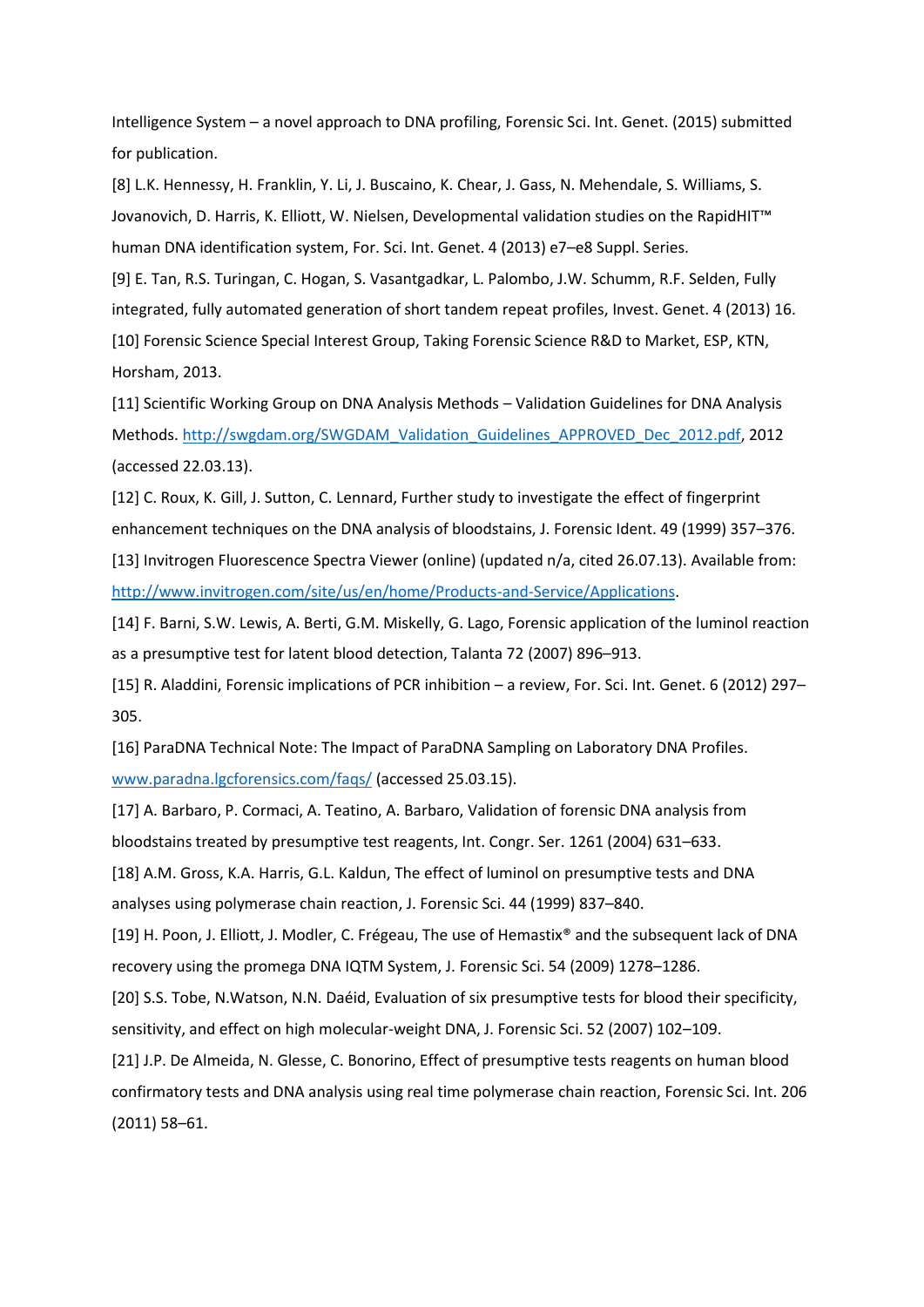[22] J. Fregeau, O. Germain, R.M. Fourney, Fingerprint enhancement revisited and the effects of blood enhancement chemicals on subsequent profiler Plus fluorescent short tandem repeat DNA analysis of fresh and aged bloody fingerprints, J. Forensic Sci. 45 (2000) 354–380.